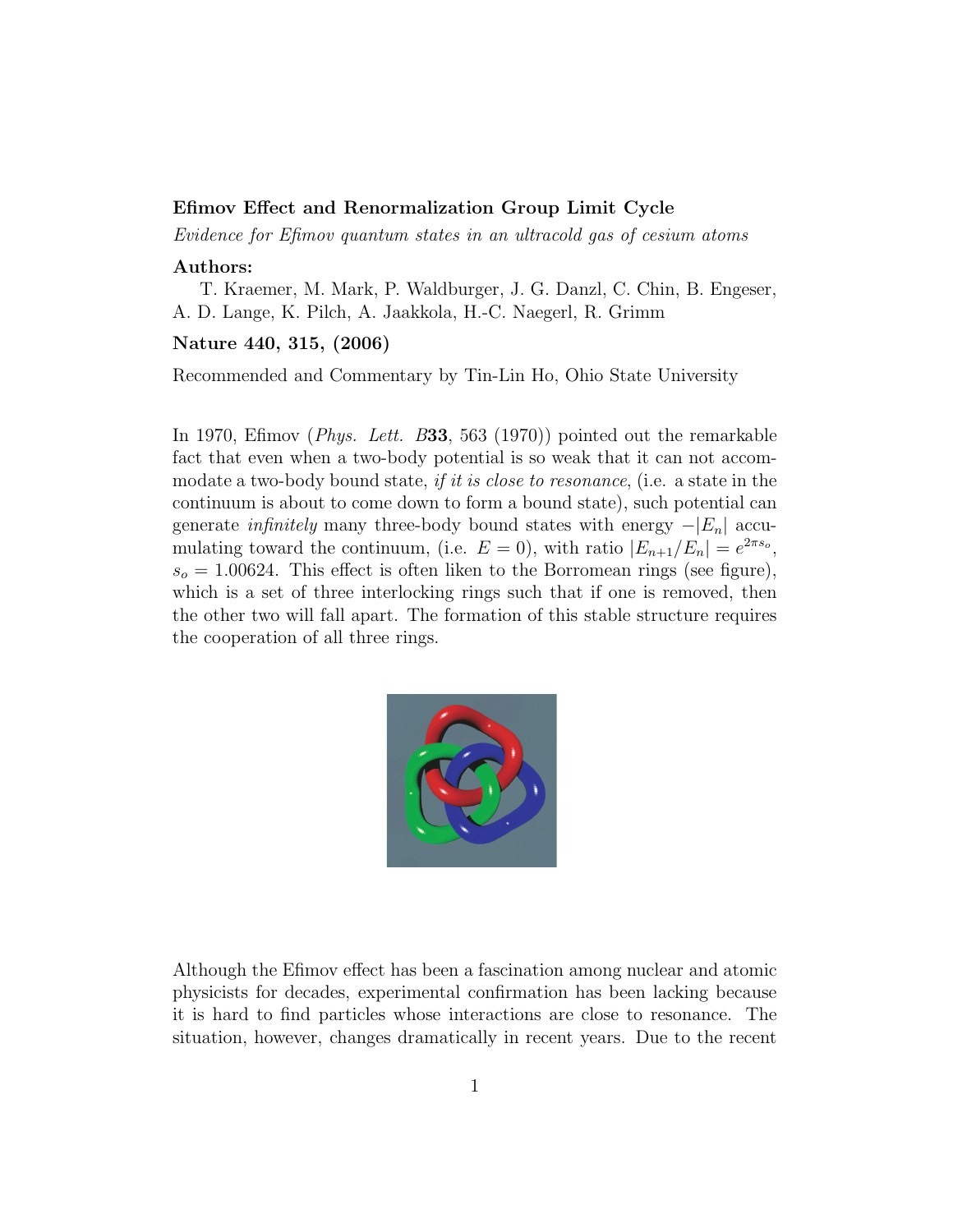realization that atomic interactions can be controlled using Feshbach resonance, one now can tune the two-body potential to resonance by simply changing a background magnetic field. In addition, Hammer and Braaten have pointed out recently (*Phys. Rev.*  $A70$ , 042706 (2004)) that the energy spectrum of the Efimov states can lead to a periodic variation in three-body decay rate. Not only can this variation be used to identify Efimov states, but also to locate magnetic fields at which three-body decay rates are small, which is very important for producing stable quantum gases. Efimov effect was finally found by Rudi Grimms group at Innsbruck (T. Kraemer et.al. Nature 440, 315 (2006), and that the prediction of Hammer and Braaten was well verified.

I shall not discuss the discovery of Efimov states because it was covered very nicely by Charles Day in Search and Discovery of Physics Today, April 2006. Instead, I would like to point out an interesting but less emphasized connection between Efimov effect and condensed matter physics, i.e. that it is an example of the Renormalization Group limit cycle. In his famous 1971 paper (Phys. Rev. D3, 1818 (1971)) on renormalization group (RG), Ken Wilson pointed out that the RG equations can have solutions other than fixed points, such as limit cycles. In condensed matter physics, however, there have been very few examples of RG cycles. It is therefore interesting to find out more examples of this phenomenon. That the Efimov effect is a RG limit cycle was realized quite sometime ago by S. Albeverio et.al. (*Phys.* Lett. 83A, 105, (1981)), and has recently been studied extensively by S.D. Glazek and K.G.Wilson (*Phys. Rev. Lett.* **89**, 230401 (2002), ibid  $92$ , 139901 (2004), Phys. Rev. B69, 094304 (2004)).

The basic physics of the Efimov effect is that when the two-body potential is at resonance, if one averages out one of particles in this three-body system, the effective interaction between the two remaining particles is an attractive  $1/r^2$  potential, with a cutoff  $r<sub>o</sub>$  that depends on short range details of the two-body potential. The Schrodinger equation of the remaining two particles (with distance  $r$ ) is

$$
\frac{\hbar^2}{2m} \left[ -\frac{\partial^2}{\partial r^2} - \frac{s_o^2 + 1/4}{r^2} \right] f(r) = E f(r),\tag{1}
$$

with the boundary condition  $[(r\partial_r f)/f]_{r_o} = G(r_o)$ , where  $G(r_o)$  is the logarithmic derivative specifying the behavior at short distance.